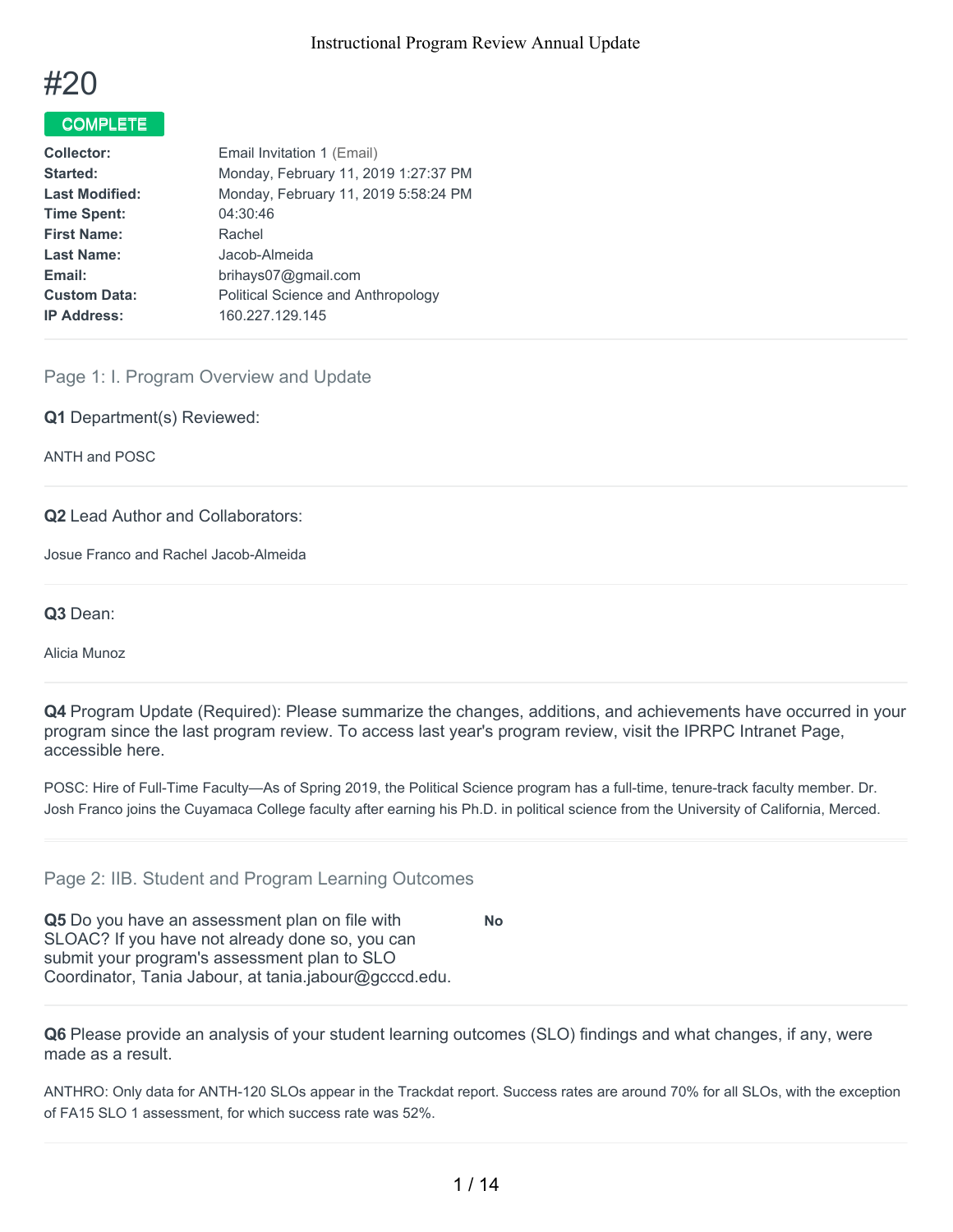| Q7 Review your PLOs. Are the listed PLOs an accurate<br>reflection of the program's current learning objectives? | <b>No</b> |
|------------------------------------------------------------------------------------------------------------------|-----------|
| Q8 Are the PLOs mapped onto the course SLOs?                                                                     | <b>No</b> |

#### **Q9** Discuss your assessment plan for the PLOs.

ANTH: The chair of the H/SBS department will meet with the SLO Coordinator during Spring 2019 to receive assistance on this data for Anthropology

POSC: Review how PLOs connect to ILOs. Review how CSLOs connect to revised PLOs

## Page 3: IIB. Student Achievement

#### **Q10** How has the program's success rate changed over the past year?

ANTH: Success rates have varied between 60% to mid-70%. The highest success rates were in FA15 (72%) and SP17 (74%), and the lowest were in FA13 (62%), SP16 (52%) and FA17 (64%). In SP18, the success rate was 71%. Success rates have thus varied somewhat widely over the last five years.

POSC: According to data available at https://www.cuyamaca.edu/college-info/planning/arts-humanities-social-sciences-iese-prcurrent.aspx, it appears that success rates have steadily increased over the last five years.

**Q11** The College has set a 2024 goal of reaching a 77% course success rate (students passing with a grade of A, B, C, or P out of those enrolled at census) for the College as a whole. Consider how your will program help the College reach its long-term goal of increasing the course success rate to 77%. This is intended to provide a goal for improvement only; programs will not be penalized for not meeting the goal. What is your program's one-year goal for success rate across all courses in the program?

ANTH: The success rates for Anthropology have varied between 52% and 74% just over the last two years, and between 64% and 71% just in the last year. Based on this wide fluctuation, a realistic and good goal would be to keep the success rate steady and in the high 60 to low 70% over the next two semesters.

POSC: POSC Courses have a success rate at or above the college's 77% goal.

The goal for POSC course success rate for AY2019-2020 is 85% or higher. This rate is above the college's state goal, and at or near prior year success rates for all POSC courses.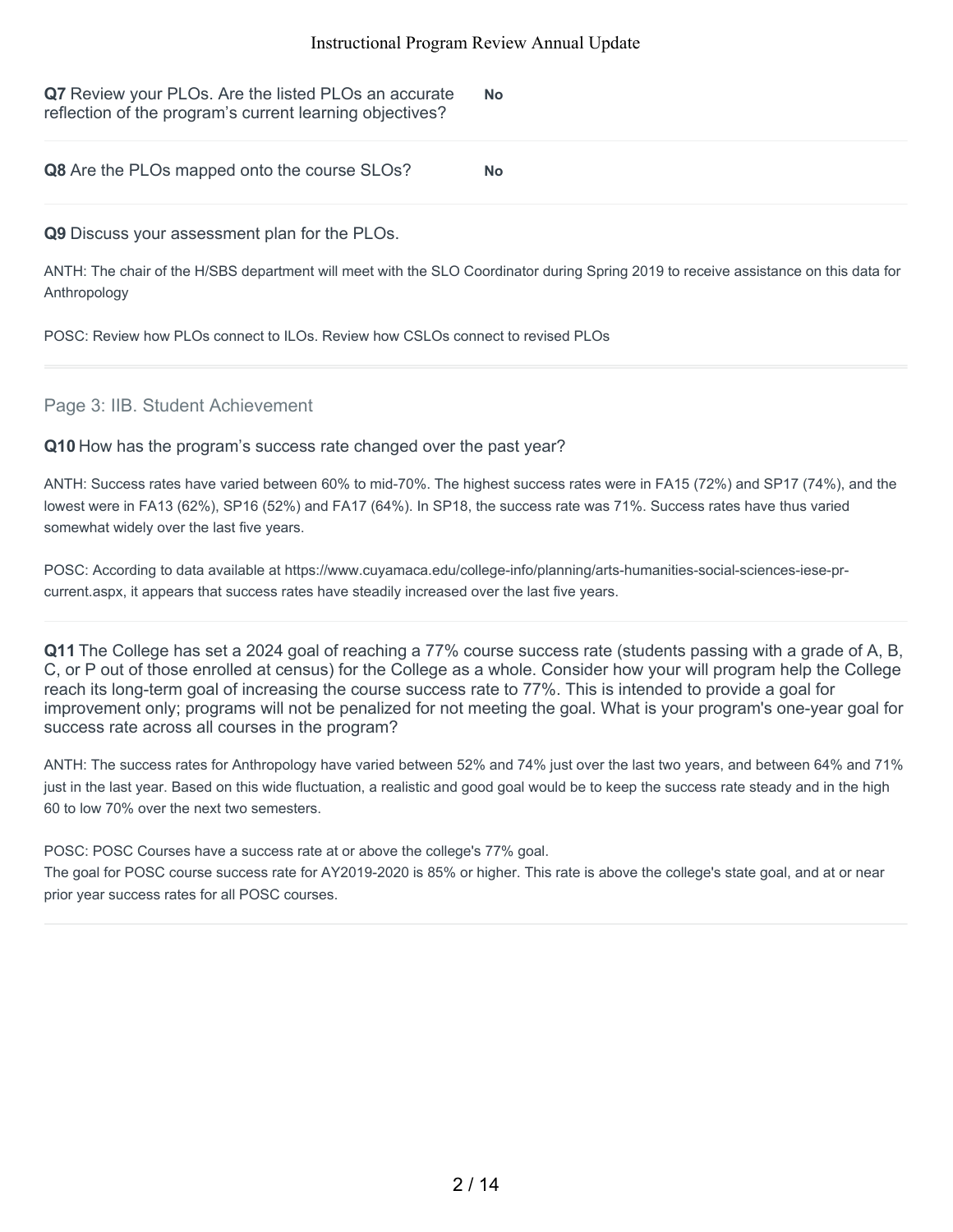**Q12** Which specific groups (by gender and ethnicity) have success rates lower than that of the program overall?

ANTH: The success rates of African American students has fluctuated a bit over the last five years, ranging from a success rate low of 0% in FA17 to 40% in FA13 to a high of 100% in FA15. The fact that 0% of 5 enrolled African Americans succeeded in FA17 is worrisome; the success rate increased to 67% of 6 enrolled African American students in SP18 (compared to the program's 71%). The success rates of Hispanic/Latinx students have tended to stay at success rates similar to those of the program overall, however in the last two years their success rates have dipped below the program overall. In FA16, for example, the success rate was at a low of 42% (compared to the program's 52%), and in FA17 it was at 57% (compared to the program's 64%). White students have tended to perform above the program overall. In SP18, for example, white students had a success rate of 80% (compared to the program's 71%) and in FA17, white students had a success rate of 83% (compared to the program's 64%). These are equity gaps that must be addressed.

POSC: It appears that women have a slightly higher success rate than men (86 versus 83 during Spring 2018). Between racial/ethnic groups, African-Americans have a slight lower success rate than other groups. For example, during Fall 2017, the group's rate was 74% compared to 80% or higher for Latinos.

**Q13** What program (or institutional) factors may be contributing to these lower rates of success for these groups of students?

ANTH: The biggest factor is likely the fact that there is no full-time anthropology instructor. There is only one part-time instructor who teaches all anthropology courses, and he likely has to teach at other institutions as well in order to pay his bills.

POSC: Program factors can range from a lack of full-time faculty, consistency of course offerings, timing of course offerings in given semester, modality of courses (face-to-face or distance education), or lack of early identification and outreach to students who appear to be struggling in courses.

**Q14** What specific steps will the program take to address these equity gaps in the 2019/20 academic year?

ANTH: I (Rachel Jacob-Almeida) will meet with the adjunct instructor to discuss the equity gaps and identify strategies to close them. The fact that part-time faculty are going to be paid for office hours for the first time this semester is a step in the right direction to help students and thereby improve student success rates.

POSC: The new full-time POSC faculty member will take four steps to address equity gaps. First, I have adopted the motto "With you every step of the way" to send a clear signal to each student that my goal is their success in any POSC course. Second, establish rapport with each student by learning their name, major, college goal (i.e. AA, AA-T, certificate, etc.) Third, implement an early identification and outreach to students through email, phone, and text message. And finally, utilize Canvas for face-to-face courses to identify and conduct targeted outreach to students who are waiting until due date to complete assignments, complete assignments late, or are missing assignments.

**Q15** How do these activities align with the goals set forth in your last comprehensive program review?

ANTH: There has not been a comprehensive program review for Anthropology in the last four years.

POSC: Comprehensive Program Review was conducted prior to arrival of full-time faculty and will be re-evaluated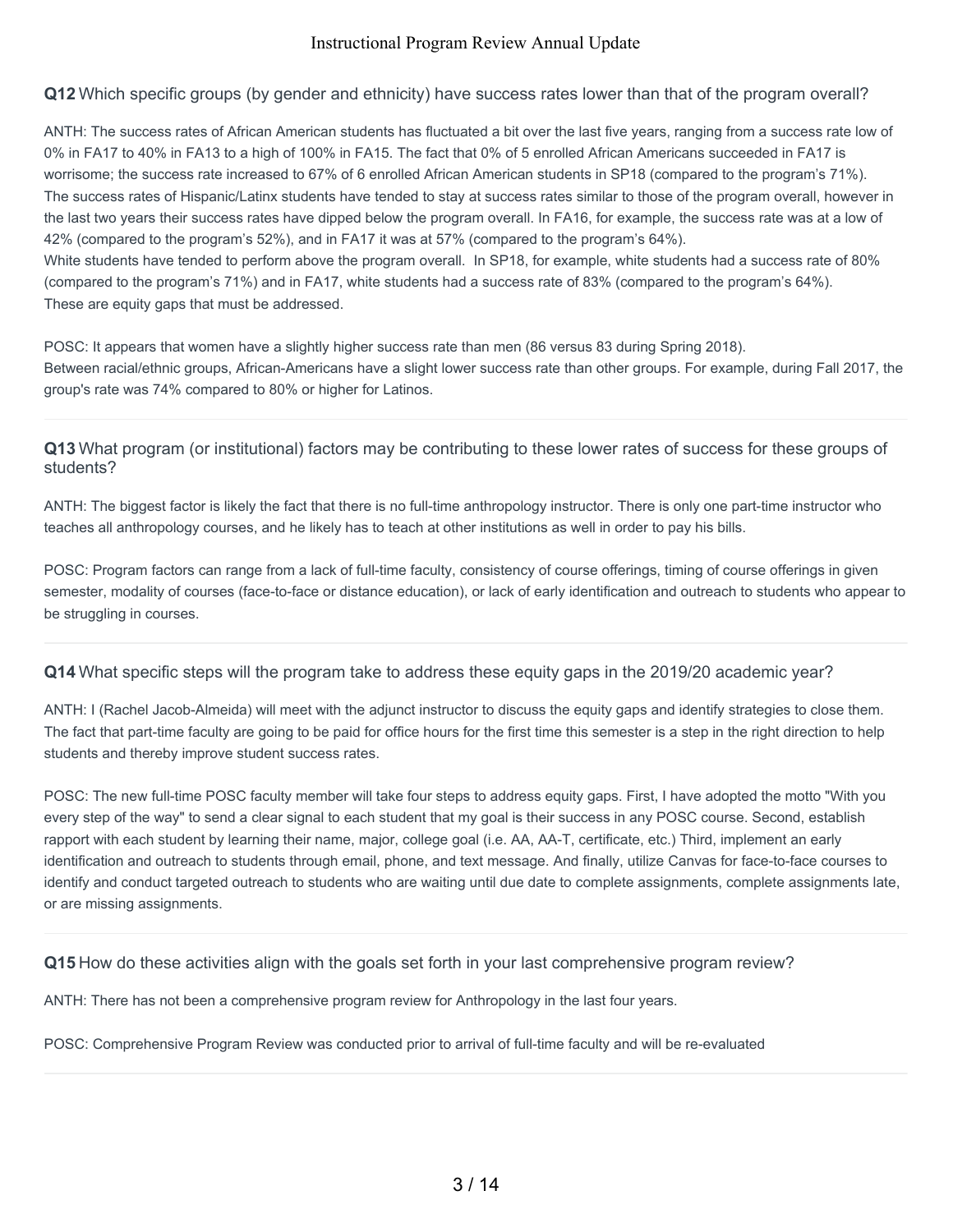**Q16** OPTIONAL: If you would like to attach any charts or additional documentation (aside from the program review report prepared by the IESE Office), please upload it using the button below. You can upload PDF, Word, and image files. **Respondent skipped this question**

Page 4: Distance Education

**Q17** Does your program offer any courses via distance education (online)? **Yes**

Page 5: Distance Education Course Success

| <b>Q18</b> Are there differences in success rates for distance | <b>Yes</b> |
|----------------------------------------------------------------|------------|
| education (online) versus in-person sections?                  |            |

**Q19** If there are differences in success rates for distance education (online) versus in person sections, what will the program do to address these disparities?

POSC: Success rate differences are significant ranging from 20-30% differences.

New full-time POSC faculty member has already completed @ONE training and will complete Cuyamaca College Teaching With Canvas during spring 2019.

Implement student outreach plan that consists of weekly faculty-initiated outreach (via email, phone, or text) to each student, with the goal of directly communicating with each student (in addition to normal face-to-face interactions during class or online interactions) by the end of the 4th week of the semester.

Page 6: IV. Previous Goals: Update (If Applicable)

| Q20 Would you like to provide an update for your | <b>Yes</b> |
|--------------------------------------------------|------------|
| previous program review goal(s)?                 |            |

Page 7: Previous Goal 1

**Q21** Previous Goal 1:

POSC: The previous goal from 2017-2018 Annual Update was the hiring of a full-time, tenure-track faculty in the discipline. This has been accomplished through the hard work of the Search Committee during fall 2018.

| <b>Q22</b> Link to College Strategic Goal(s): | <b>Organizational Health</b> |
|-----------------------------------------------|------------------------------|
| Q23 Goal Status                               | <b>Completed</b>             |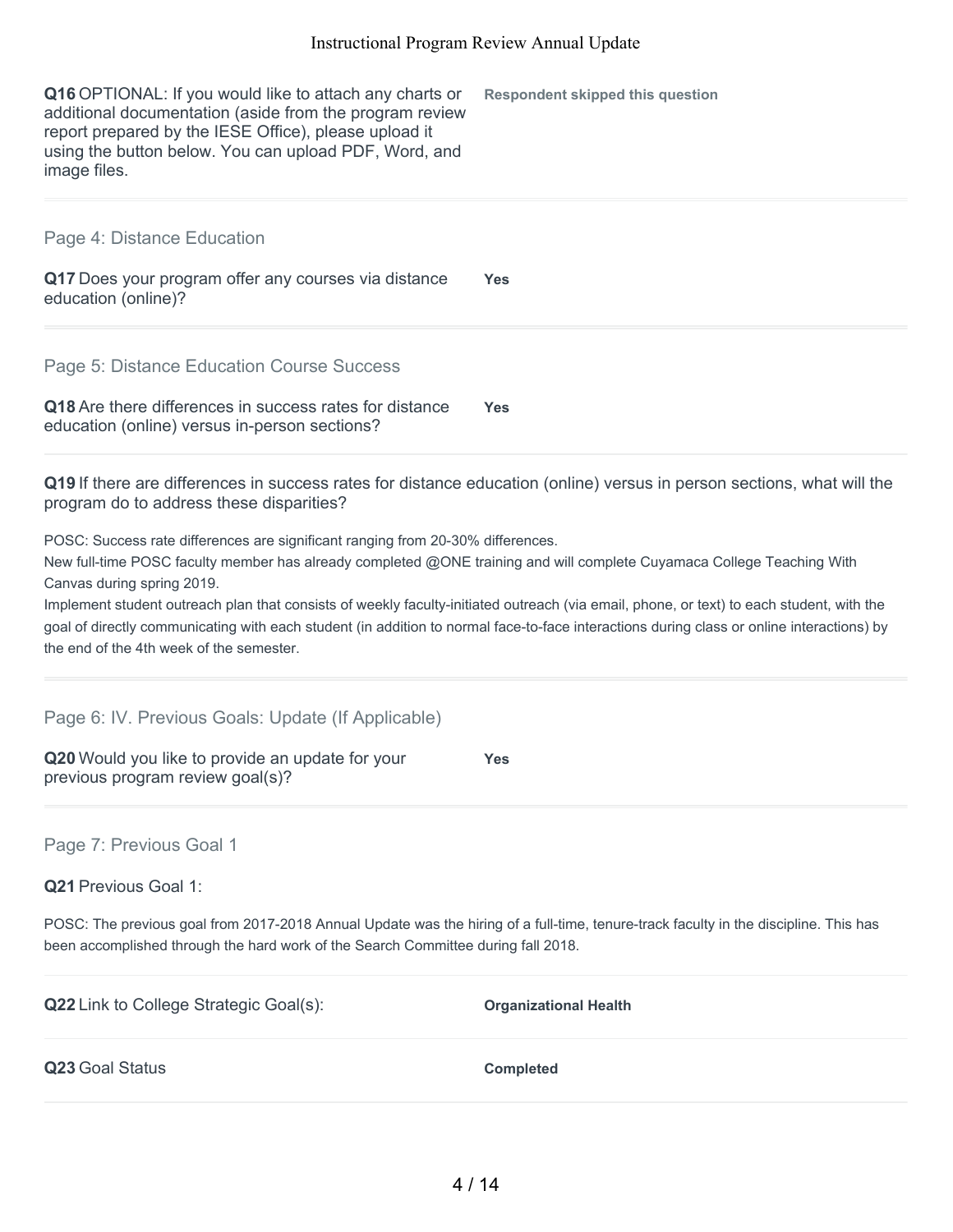**Q24** How was the goal evaluated? If the goal is "in progress," how will it be evaluated?

Completed. Dr. Josh Franco was hired and started spring 2019

| Q25 Please provide the rationale for this goal:                                            | <b>Respondent skipped this question</b> |
|--------------------------------------------------------------------------------------------|-----------------------------------------|
| Q26 Please provide the goal action steps for the year<br>(previously "Activities"):        | <b>Respondent skipped this question</b> |
| Q27 Do you have another goal to update?                                                    | <b>Yes</b>                              |
| Page 8: Previous Goal 2                                                                    |                                         |
| Q28 Previous Goal 2:                                                                       | <b>Respondent skipped this question</b> |
| Q29 Link to College Strategic Goal(s):                                                     | <b>Respondent skipped this question</b> |
| Q30 Goal Status                                                                            | <b>Respondent skipped this question</b> |
| Q31 How was the goal evaluated? If the goal is "in<br>progress," how will it be evaluated? | <b>Respondent skipped this question</b> |
| Q32 Please provide the rationale for this goal:                                            | <b>Respondent skipped this question</b> |
| Q33 Please provide the goal action steps for the year<br>(previously "Activities"):        | <b>Respondent skipped this question</b> |
| Q34 Do you have another goal to update?                                                    | <b>No</b>                               |
| Page 9: Previous Goal 3                                                                    |                                         |
| Q35 Previous Goal 3:                                                                       | <b>Respondent skipped this question</b> |
| Q36 Link to College Strategic Goal(s):                                                     | <b>Respondent skipped this question</b> |
| Q37 Goal Status                                                                            | <b>Respondent skipped this question</b> |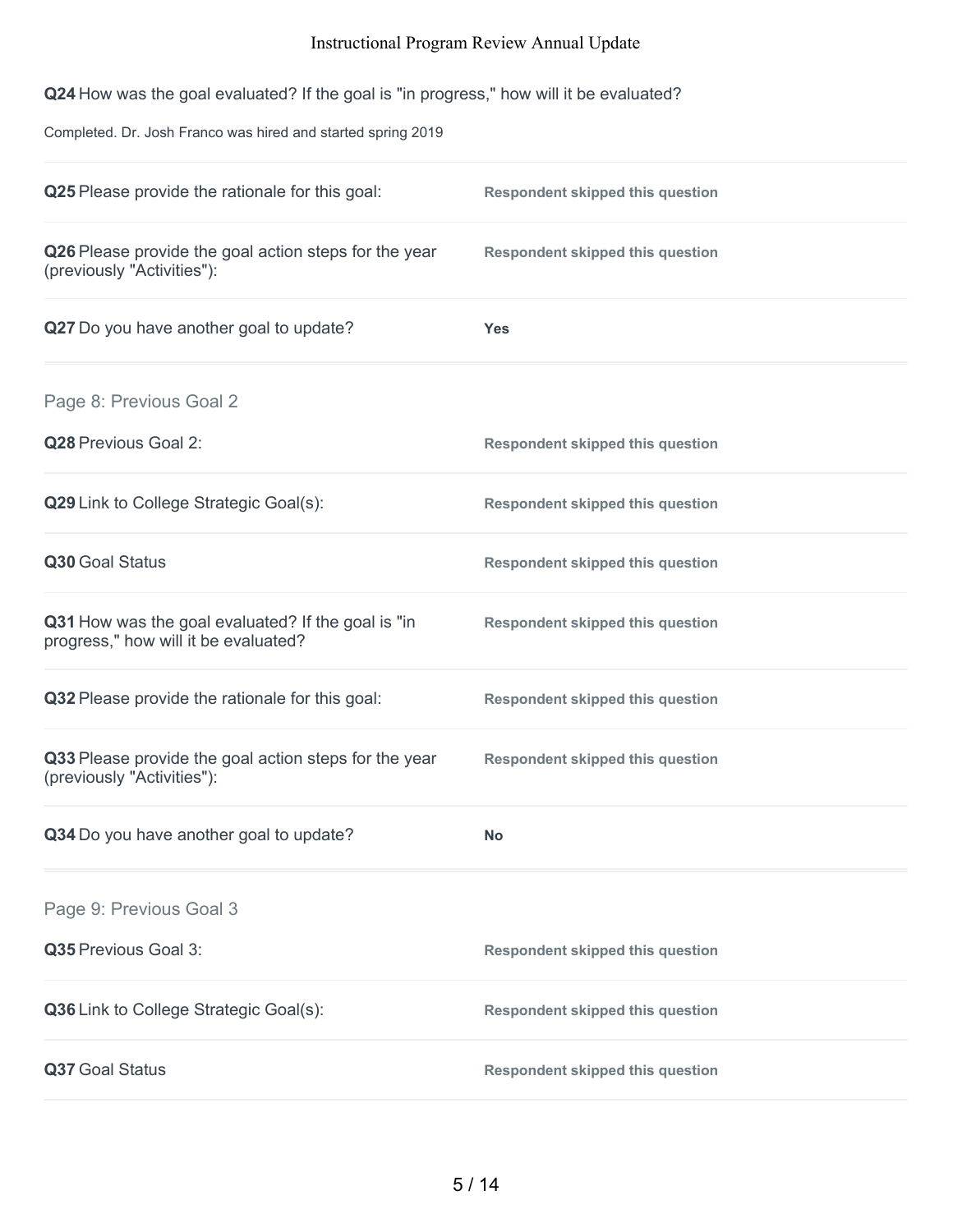| Q38 How was the goal evaluated? If the goal is "in<br>progress," how will it be evaluated?  | <b>Respondent skipped this question</b>  |
|---------------------------------------------------------------------------------------------|------------------------------------------|
| Q39 Please provide the rationale for this goal:                                             | <b>Respondent skipped this question</b>  |
| Q40 Please provide the goal action steps for the year<br>(previously "Activities"):         | <b>Respondent skipped this question</b>  |
| Q41 Do you have another goal to update?                                                     | <b>Respondent skipped this question</b>  |
| Page 10: Previous Goal 4                                                                    |                                          |
| <b>Q42 Previous Goal 4:</b>                                                                 | <b>Respondent skipped this question</b>  |
| Q43 Link to College Strategic Goal(s):                                                      | <b>Respondent skipped this question</b>  |
| <b>Q44 Goal Status</b>                                                                      | <b>Respondent skipped this question</b>  |
| Q45 How was the goal evaluated? If the goal is "in<br>progress," how will it be evaluated?  | <b>Respondent skipped this question</b>  |
| Q46 Please provide the rationale for this goal:                                             | <b>Respondent skipped this question</b>  |
| Q47 Please provide the goal action steps for the year<br>(previously "Activities"):         | <b>Respondent skipped this question</b>  |
| Page 11: V. New Goals (If Applicable)                                                       |                                          |
| Q48 Would you like to propose any new goal(s)?                                              | Yes                                      |
| Page 12: New Goal 1                                                                         |                                          |
| Q49 New Goal 1:                                                                             |                                          |
| POSC: Update Program Learning Outcomes to better align with Institutional Learning Outcomes |                                          |
| Q50 Link to College Strategic Goal(s):                                                      | <b>Guided Student</b><br><b>Pathways</b> |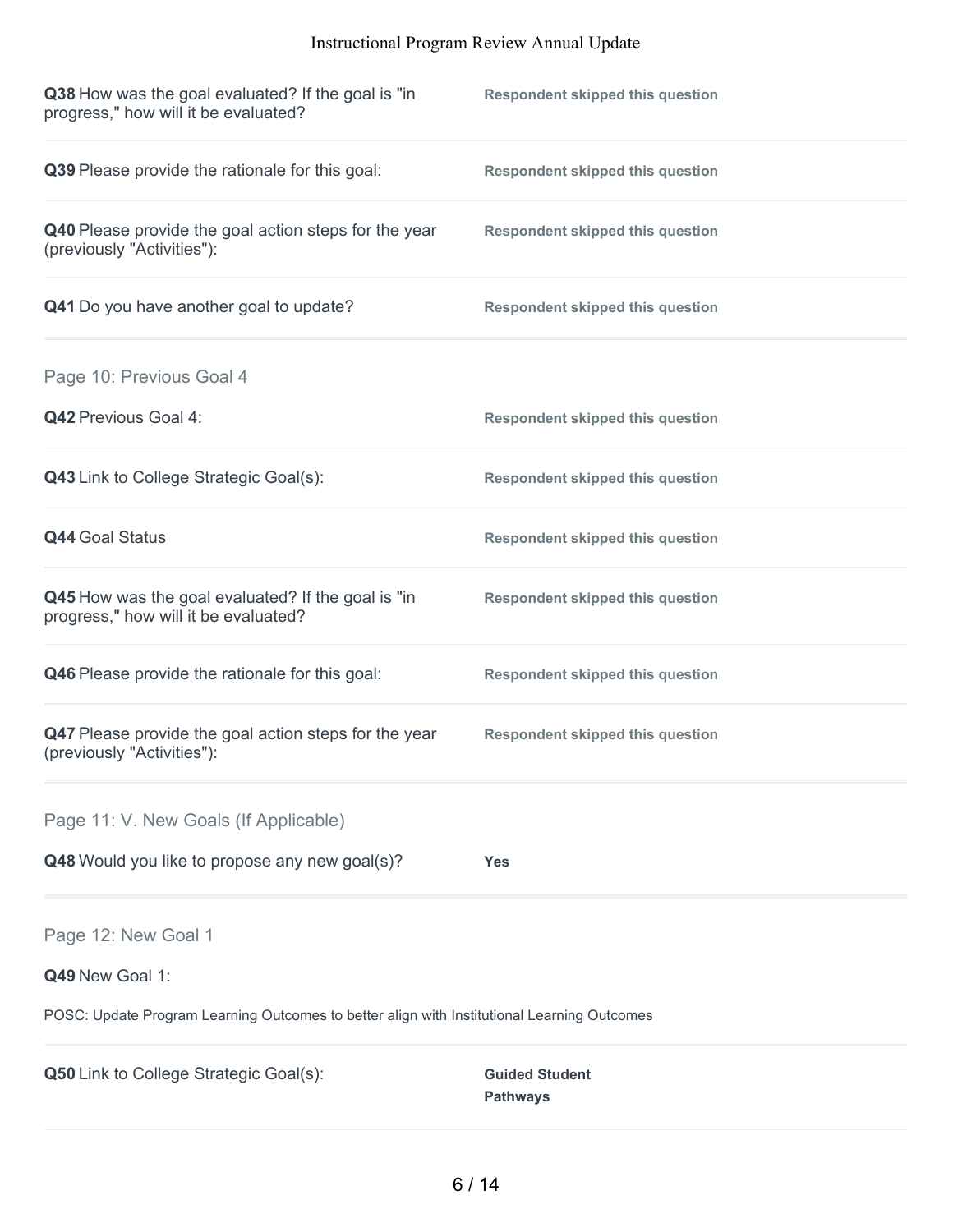**Q51** Please provide the rationale for this goal:

PLOS are the nexus between ILOs and CSLOs. It is important that PLOS are aligned with ILOs and help inform CSLOs.

**Q52** Please provide the goal action steps for the year (previously "Activities"):

Create a table of current ILOs and current PLOs

Update PLOs so they informed by the current state of the political science discipline and professional opportunities for degree holders Submission of updated PLOs to Curriculum Committee for adoption by Fall 2019 or Spring 2020

| Q53 How will the goal be evaluated?                                                                   |                                                |  |
|-------------------------------------------------------------------------------------------------------|------------------------------------------------|--|
| Completion of goal by next AU submission                                                              |                                                |  |
| Q54 Do you have another new goal?                                                                     | <b>Yes</b>                                     |  |
| Page 13: New Goal 2                                                                                   |                                                |  |
| Q55 New Goal 2:                                                                                       |                                                |  |
| POSC: Update Course Student Learning Outcomes for the current five POSC courses listed in the catalog |                                                |  |
| <b>Q56</b> Link to College Strategic Goal(s):                                                         | <b>Guided Student</b><br>J.<br><b>Pathways</b> |  |

**Q57** Please provide the rationale for this goal:

With the arrival of a new full-time POSC faculty, the current CSLOs will be reevaluated. The goal is to align CSLOs with PLOs but that CSLOs are rooted in Bloom's Taxonomy, achievement of CSLOs can be measured subjectively and objectively, and CSLOs are informed by the current state of the political science discipline and professional opportunities for degree holders

**Student Validation and**

**Engagement**

#### **Q58** Please provide the goal action steps for the year (previously "Activities"):

Create a table of CSLOs for each POSC course Use Bloom's Taxonomy's to create Cognitive Process oriented CSLOs Submission of updated CSLOs to Curriculum Committee for adoption by Fall 2019 or Spring 2020

**Q59** How will the goal be evaluated?

Completion of goal by next AU submission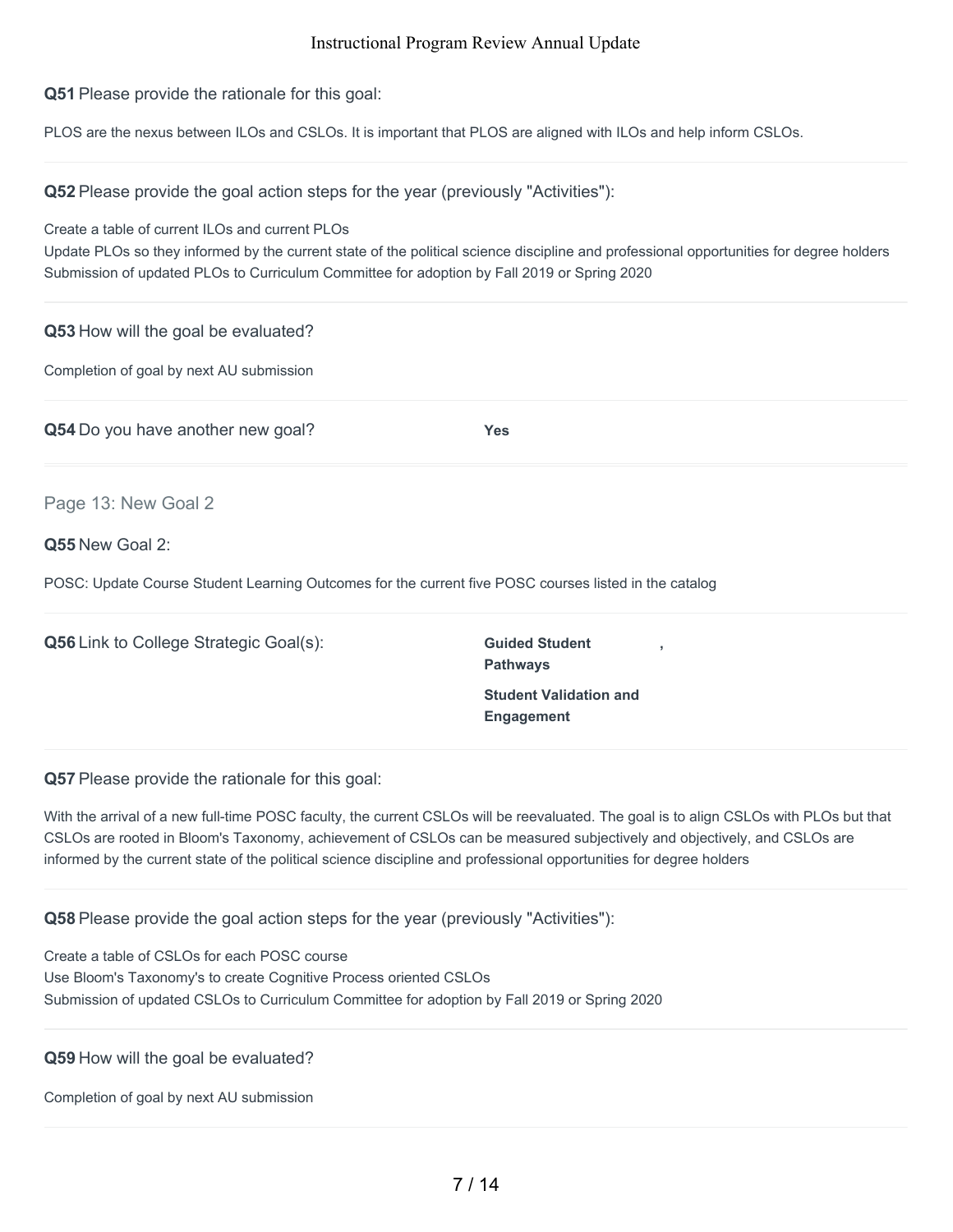| Q60 Do you have another new goal?                                                                                                                                                                                                                                                                                                                                                                      | <b>Yes</b>                               |
|--------------------------------------------------------------------------------------------------------------------------------------------------------------------------------------------------------------------------------------------------------------------------------------------------------------------------------------------------------------------------------------------------------|------------------------------------------|
| Page 14: New Goal 3                                                                                                                                                                                                                                                                                                                                                                                    |                                          |
| Q61 New Goal 3:                                                                                                                                                                                                                                                                                                                                                                                        |                                          |
| POSC: Create an Introduction to Political Science Research Methods course                                                                                                                                                                                                                                                                                                                              |                                          |
| Q62 Link to College Strategic Goal(s):                                                                                                                                                                                                                                                                                                                                                                 | <b>Guided Student</b><br><b>Pathways</b> |
| Q63 Please provide the rationale for this goal:                                                                                                                                                                                                                                                                                                                                                        |                                          |
| The discipline of political science is rapidly evolving. Political science prides itself on being a "borrowing" discipline in that we are<br>informed by a variety of fields, from biology (biopolitics), cognitive science, psychology, sociology, history (ex. American Political<br>Development), mathematics (formal modeling), statistics/econometrics, and network science (political networks). |                                          |

Currently, 16 California community colleges have an Introduction to Political Science Research Methods. But none of these are in San Diego county. Given the college's proximity to SDSU and UCSD and UCR, this course can meaningful prepare students for undergraduate research with faculty at their transfer institution.

**Q64** Please provide the goal action steps for the year (previously "Activities"):

Collaborate with full-time POSC faculty at Grossmont College Collect Course Outlines of Record of the 16 other CCCs that have a similar course Develop a Course Outline of Record draft Submission of new Course to Curriculum Committee for adoption by Fall 2019 or Spring 2020

# **Q65** How will the goal be evaluated?

Completion of goal by next AU submission

**Q66** Do you have another new goal? **Yes**

Page 15: New Goal 4

## **Q67** New Goal 4:

POSC: Integrate active learning and project based learning into POSC courses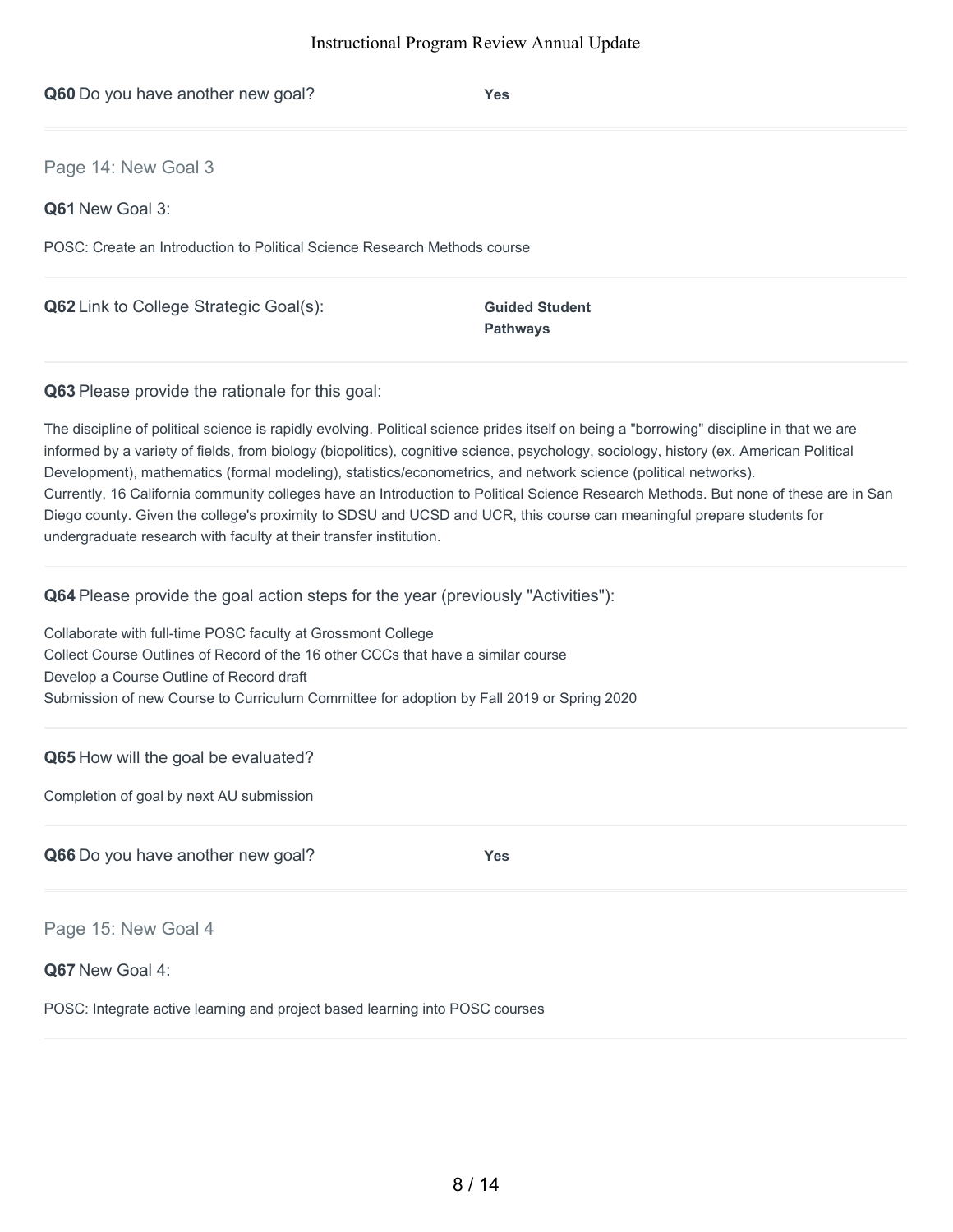**Q68** Link to College Strategic Goal(s): **Guided Student** 

**Pathways Student Validation and Engagement**

**,**

**Q69** Please provide the rationale for this goal:

Active and project-based learning have been shown to engage all student populations, so these formats will address equity gaps and increase student engagement. Updating course curriculum content is an essential part of active learning and project-based learning. Active learning and project based format can increase student engagement, retention and success.

**Q70** Please provide the goal action steps for the year (previously "Activities"):

1. Complete Hacking Project-Based Learning professional development course, provided by SDSU extension class and taught by Donna Hajj.

- 2. In SU19, use student feedback from SP19 to plan active and project-based learning
- 3. Develop pre-test and post-test student surveys to assess student growth
- 4. Install R and R Studio on computer lab computers (see Technology Request Form)

# **Q71** How will the goal be evaluated?

Position Requested:

Active and Project-Based Learning will be part of POSC courses in FA19. This will include installation of R and R Studio on computer lab computers (see Technology Request Form)

| Page 16: VI. Resources Needed to Fully Achieve Goal(s)                                                                                                                                                                                                                                                                                                |                                         |
|-------------------------------------------------------------------------------------------------------------------------------------------------------------------------------------------------------------------------------------------------------------------------------------------------------------------------------------------------------|-----------------------------------------|
| Q72 Is the program requesting resources this year to<br>achieve this goal?                                                                                                                                                                                                                                                                            | Yes                                     |
| Page 17: V. Faculty Resource Needs                                                                                                                                                                                                                                                                                                                    |                                         |
| Q73 Are you requesting one or more faculty positions to<br>achieve this goal?                                                                                                                                                                                                                                                                         | <b>No</b>                               |
| Page 18: Faculty Position Request(s)                                                                                                                                                                                                                                                                                                                  |                                         |
| Q74 Please remember to complete the Faculty Position<br>Request Form (accessible here, under Staffing Request<br>Information) for this position that you are requesting and<br>upload it using the button below. The Faculty Position<br>Request Form (In Word) can be located here (under<br>Staffing Request Information). Brief Description of the | <b>Respondent skipped this question</b> |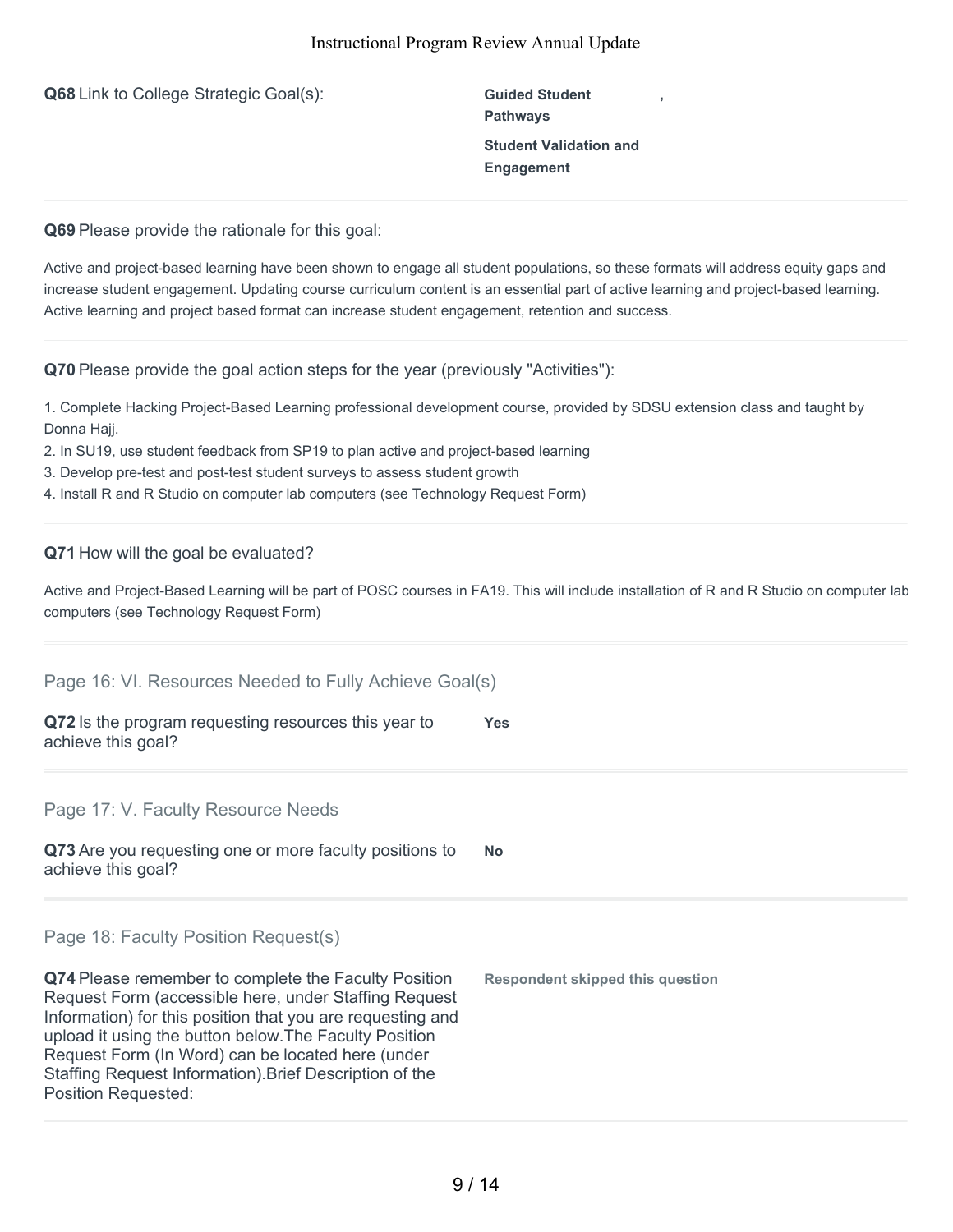| Q75 Faculty Position Request 1 - Related Program<br>Goal(s):                                                                                                                                                                                                                                                                                                                                                                   | <b>Respondent skipped this question</b> |
|--------------------------------------------------------------------------------------------------------------------------------------------------------------------------------------------------------------------------------------------------------------------------------------------------------------------------------------------------------------------------------------------------------------------------------|-----------------------------------------|
| Q76 Faculty Position Request Upload 1: Please upload<br>the completed faculty request form for the above position<br>using the button below. You can access the Word<br>version of the Faculty Position Request Form<br>here (under Staffing Request Information).                                                                                                                                                             | <b>Respondent skipped this question</b> |
| Q77 Faculty Position Request 2 (if applicable): Please<br>remember to complete the Faculty Position Request<br>Form (accessible here, under Staffing Request<br>Information) for this position that you are requesting and<br>upload it using the button below. The Faculty Position<br>Request Form (In Word) can be located here (under<br>Staffing Request Information). Brief Description of<br><b>Position Requested:</b> | <b>Respondent skipped this question</b> |
| Q78 Faculty Position Request 2 - Related Program<br>Goal(s):                                                                                                                                                                                                                                                                                                                                                                   | <b>Respondent skipped this question</b> |
| Q79 Faculty Position Request Upload 2: Please upload<br>the completed faculty request form for the above position<br>using the button below. You can access the Word<br>version of the Faculty Position Request Form here.                                                                                                                                                                                                     | <b>Respondent skipped this question</b> |
| Page 19: VI. Classified Staff Resource Needs                                                                                                                                                                                                                                                                                                                                                                                   |                                         |
| Q80 Are you requesting one or more classified positions<br>to achieve this goal?                                                                                                                                                                                                                                                                                                                                               | <b>No</b>                               |
| Page 20: Classified Staff Position Request(s)<br>Q81 Classified Staff Position Request 1: Please<br>remember to complete the Classified Staff Position<br>Request Form (accessible here, under Staffing Request<br>Information) for this position you are<br>requesting. Brief Description of Position Requested:                                                                                                              | <b>Respondent skipped this question</b> |
| Q82 Classified Staff Position 1 Related Program Goal(s):                                                                                                                                                                                                                                                                                                                                                                       | <b>Respondent skipped this question</b> |
| Q83 Classified Staff Position 1 Request Upload: Please<br>upload a completed Classified Position Request Form<br>for this request using the button below. You can access<br>the Word version of the Classified Position Request<br>Form here.                                                                                                                                                                                  | <b>Respondent skipped this question</b> |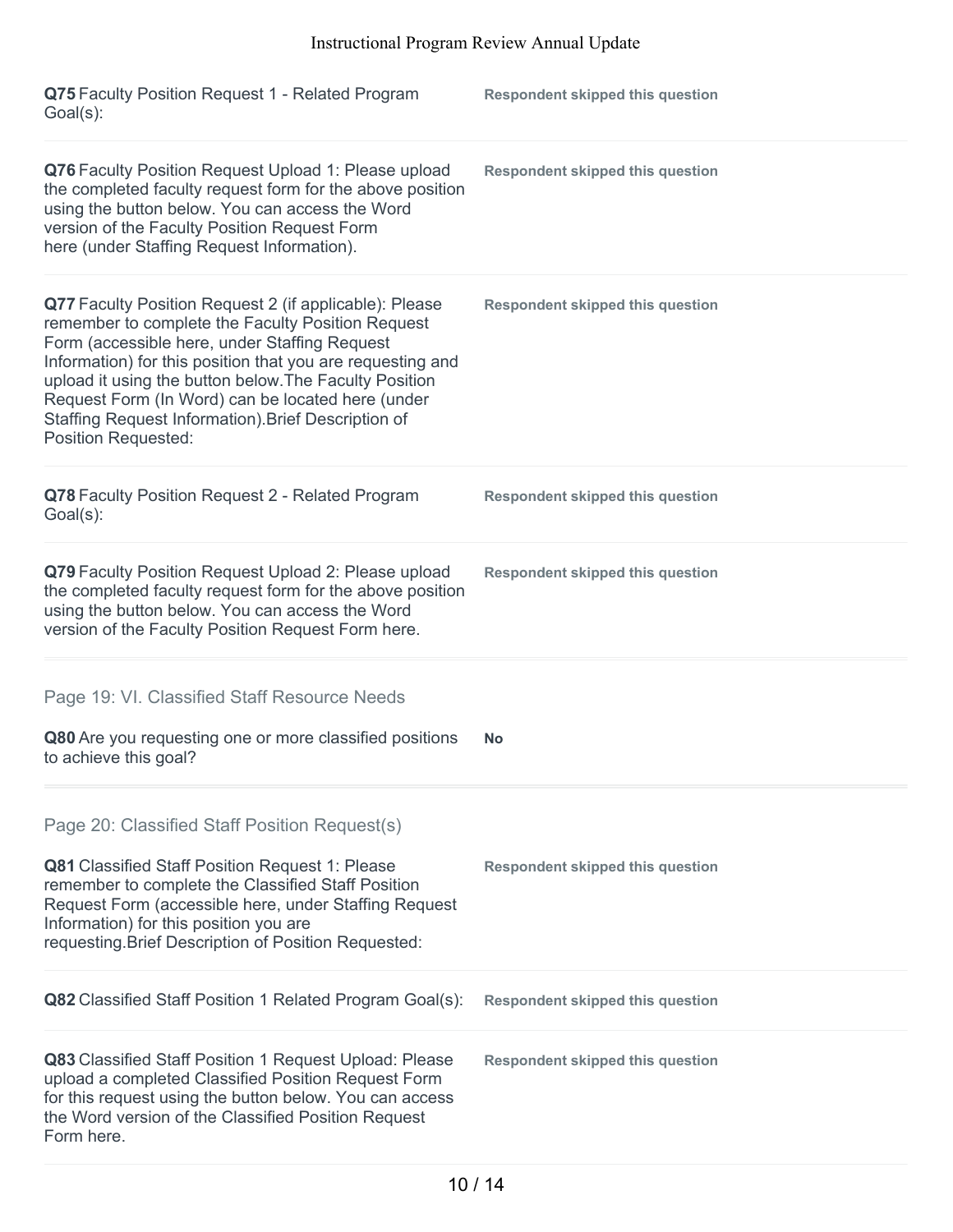| Q84 *** OPTIONAL*** Please use the button below to<br>upload the position classification description (obtained<br>from HR).                                                                                                                                                        | <b>Respondent skipped this question</b> |
|------------------------------------------------------------------------------------------------------------------------------------------------------------------------------------------------------------------------------------------------------------------------------------|-----------------------------------------|
| Q85 Classified Staff Position Request 2: Please<br>remember to complete the Classified Staff Position<br>Request Form (accessible here, under Staffing Request<br>Information) for each position you are requesting. Brief<br><b>Description of Position Requested:</b>            | <b>Respondent skipped this question</b> |
| Q86 Classified Staff Position 2 Related Program Goal(s):                                                                                                                                                                                                                           | <b>Respondent skipped this question</b> |
| Q87 Classified Staff Position Request 2 Upload: Please<br>upload a completed Classified Position Request Form<br>for this request using the button below. You can access<br>the Word version of the Classified Position Request<br>Form here (under Staffing Request Information). | <b>Respondent skipped this question</b> |
| Q88 *** OPTIONAL *** Please use the button below to<br>upload the position classification description (obtained<br>from HR).                                                                                                                                                       | <b>Respondent skipped this question</b> |
| Page 21: VII. Technology Resource Needs                                                                                                                                                                                                                                            |                                         |
| Q89 Are you requesting technology resources to achieve<br>this goal?                                                                                                                                                                                                               | <b>Yes</b>                              |

# Page 22: Technology Request(s)

**Q90** Technology Request 1: Please remember to complete a Technology Request Form for each request you are submitting. You can access the online Technology Request Form here: Technology Request Form

| Description:                                                                                                                                                                                                            | POSC: Installation of R and R Studio on computer lab<br>computers |  |
|-------------------------------------------------------------------------------------------------------------------------------------------------------------------------------------------------------------------------|-------------------------------------------------------------------|--|
| One time or On-going                                                                                                                                                                                                    | On-time installation, then automatic updates                      |  |
| Amount Requested \$                                                                                                                                                                                                     | \$0 request since softwares are open-source and free              |  |
| Related Program Review Goal(s):                                                                                                                                                                                         | New Goal 4                                                        |  |
| <b>Q91</b> Technology Request 2: Please remember to<br>complete a Technology Request Form for each request<br>you are submitting. You can access the online<br>Technology Request Form here: Technology Request<br>Form | Respondent skipped this question                                  |  |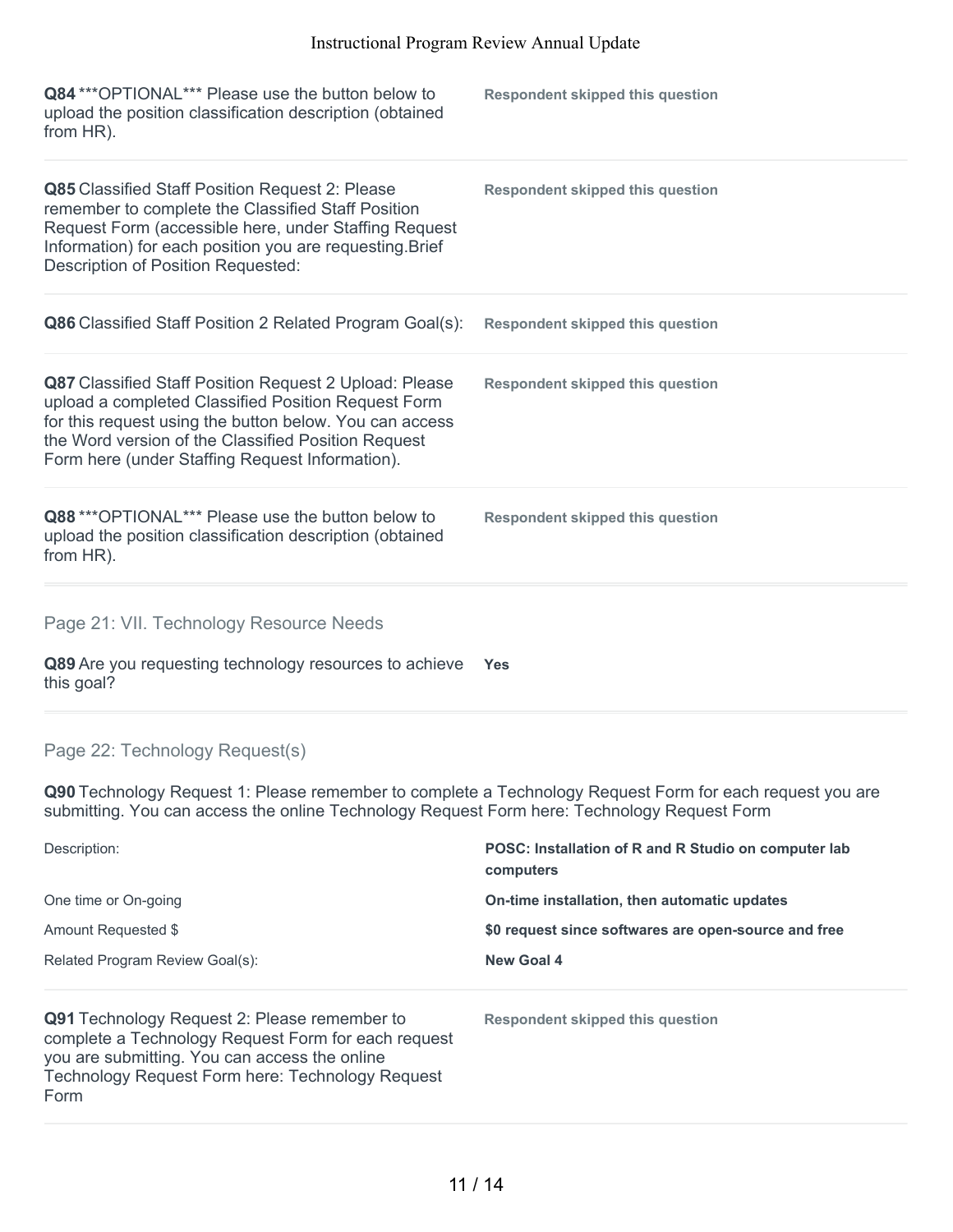# Page 23: VIII. Perkins and Strong Workforce Resource Needs

| Q92 Are you requesting Perkins and/or Strong<br>Workforce resources to achieve this goal?                                                                                              | <b>No</b>                                                                                     |
|----------------------------------------------------------------------------------------------------------------------------------------------------------------------------------------|-----------------------------------------------------------------------------------------------|
| Page 24: Perkins Request and Strong Workforce                                                                                                                                          |                                                                                               |
| Q93 Perkins Request and Strong Workforce 1: Please<br>remember to complete the Perkins Request Form and<br>submit it via the annual Perkins/Strong Workforce<br>request process/cycle. | <b>Respondent skipped this question</b>                                                       |
| Q94 Perkins Request and Strong Workforce 2: Please<br>remember to complete the Perkins Request Form and<br>submit it via the annual Perkins/Strong Workforce<br>request process/cycle. | <b>Respondent skipped this question</b>                                                       |
| Page 25: IX. Supplies/Equipment Resource Needs                                                                                                                                         |                                                                                               |
| Q95 Are you requesting supplies and/or equipment<br>resources to achieve this goal?                                                                                                    | <b>Yes</b>                                                                                    |
| Page 26: Supplies/Equipment Request(s)                                                                                                                                                 |                                                                                               |
| Q96 Supplies/Equipment Request 1: In the boxes below please provide information on your request.<br>Supplies/Equipment requests will be considered on a one-time funding basis.        |                                                                                               |
| Description:                                                                                                                                                                           | POSC: Round Tables that can seat 4-8 people. Enough<br>round table to seat up to 50 students. |
| Amount Requested \$:                                                                                                                                                                   | \$2700 = 9 round tables that seat 6 people at \$300 each<br>\$5000 - 50 chairs at \$100 each  |
| Related Program Review Goal(s):                                                                                                                                                        | <b>New Goal 4</b>                                                                             |
| Q97 Supplies/Equipment Documentation 1: Please<br>upload any supplies/equipment quotes or additional<br>documentation for this request.                                                | <b>Respondent skipped this question</b>                                                       |

**Q98** Supplies/Equipment Request 2: In the boxes below please provide information on your request. Supplies/Equipment requests will be considered on a one-time funding basis. **Respondent skipped this question**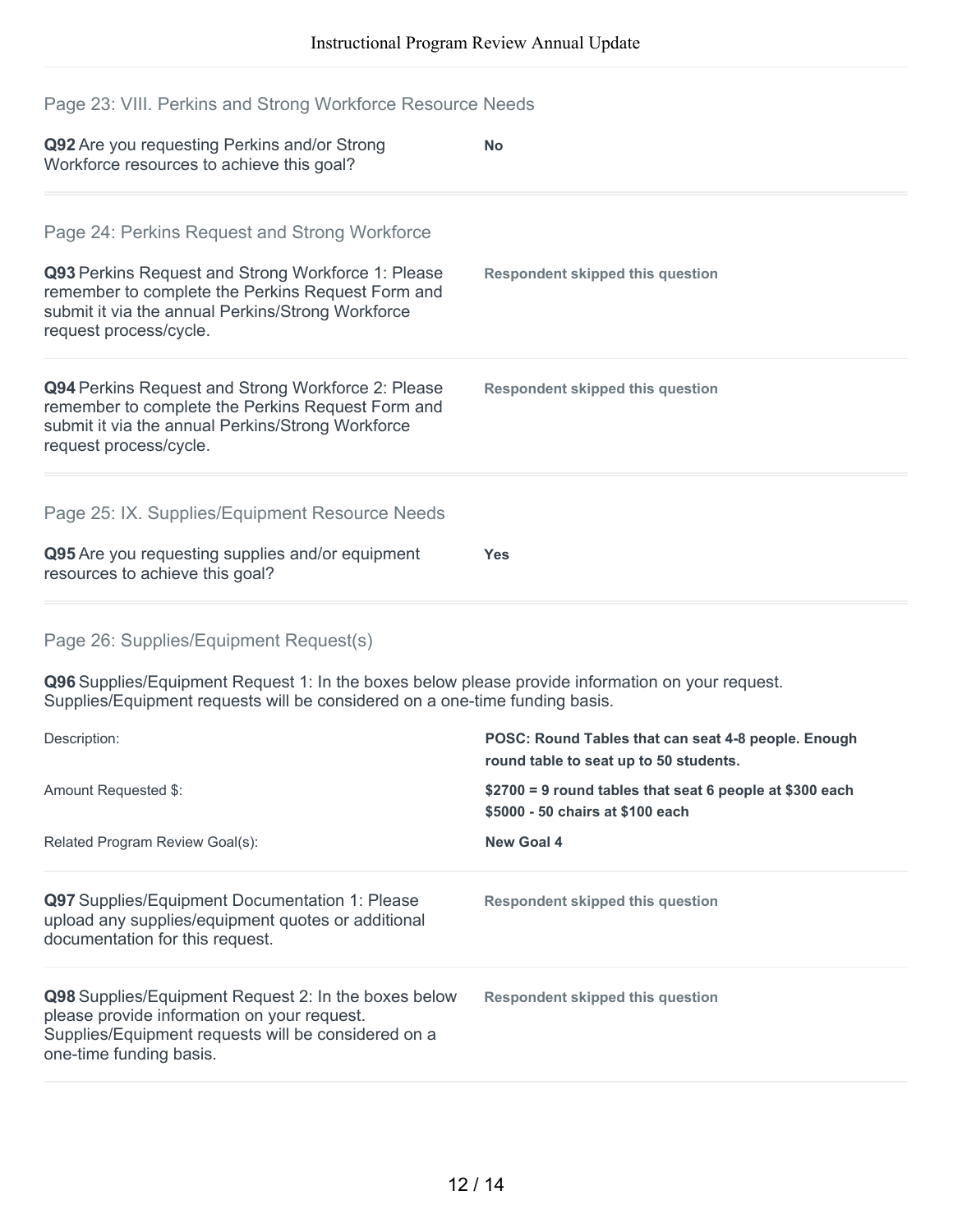| Q99 Supplies/Equipment Documentation 2 : Please<br>upload any supplies/equipment quotes or additional<br>documentation for this request.                                         | <b>Respondent skipped this question</b>                                                   |  |
|----------------------------------------------------------------------------------------------------------------------------------------------------------------------------------|-------------------------------------------------------------------------------------------|--|
| Page 27: X. Facilities Resource Needs                                                                                                                                            |                                                                                           |  |
| Q100 Are you requesting facilities resources to achieve<br>this goal?                                                                                                            | <b>Yes</b>                                                                                |  |
| Page 28: Facilities Request                                                                                                                                                      |                                                                                           |  |
| Q101 Facilities Request 1: Please provide the information below and remember to complete a Facilities Request<br>Form accessible here: Facilities Request Form                   |                                                                                           |  |
| Description:                                                                                                                                                                     | I need a 20x40 foot classroom space to house the<br>supplies/equipment request from above |  |
| Amount Requested \$:                                                                                                                                                             | Unknown or \$0                                                                            |  |
| Related Program Review Goal(s):                                                                                                                                                  | <b>New Goal 4</b>                                                                         |  |
| Q102 Facilities Request 2: Please provide the<br>information below and remember to complete a Facilities<br>Request Form, accessible here: Facilities Request Form               | <b>Respondent skipped this question</b>                                                   |  |
| Page 29: XI. Professional Development Resource Needs                                                                                                                             |                                                                                           |  |
| Q103 Are you requesting professional development<br>resources to achieve this goal?                                                                                              | <b>Yes</b>                                                                                |  |
| Page 30: Professional Development Request                                                                                                                                        |                                                                                           |  |
| Q104 Professional Development Request 1: Please provide the information identified below and follow the process<br>for requesting professional development funds, outlined here. |                                                                                           |  |

| Description:                    | <b>POSC: Discipline specific national and regional</b><br>conferences (i.e. American Political Science Association<br>or Western Political Science Association) offer<br>professional development opportunities for attending<br>faculty. |
|---------------------------------|-------------------------------------------------------------------------------------------------------------------------------------------------------------------------------------------------------------------------------------------|
| Amount Requested \$:            | \$1000 for conference registration, professional develop<br>workshop fees                                                                                                                                                                 |
| Related Program Review Goal(s): | This is important for faculty to stay on top of new<br>developments in the field, which is beneficial to the<br>program overall                                                                                                           |